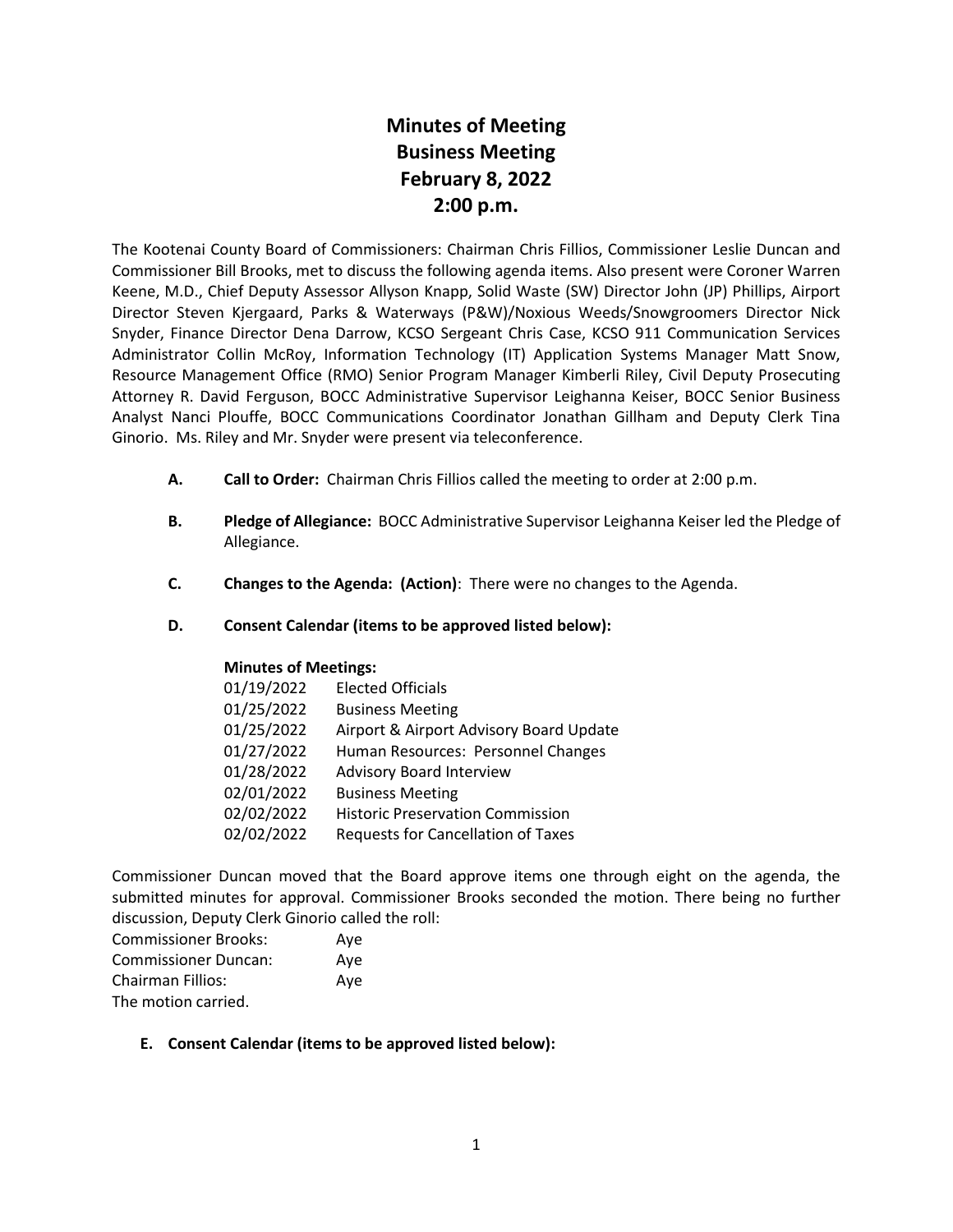## **Board Actions:**

Property Evaluation Adjustment Due to a Homeowner's Exemption BOCC Signatures for Indigent Cases: 01/27/2022 – 02/02/2022 Resolution 2022-13/Cancellation of Taxes, Penalties and Interest/AIN 214962/Northwest Place/HK Holding LLC Resolution 2022-14/Cancellation of Taxes, Penalties and Interest/Idaho Transportation Department/AIN 112975/AIN 180080 Resolution 2022-15/Adjust Taxes to Reflect Circuit Breaker/Winston/AIN 148871 Denial/Request for Cancellation of Late Charges/The Hagadone Corporation/Multiple Parcels Hayden Area Regional Sewer Board (HARSB) – STRATA; Huber Technology; Panhandle Health District; CDA Crane and Construction; Whitney Equipment Co.; JTL Engineering; AQUA Engineering; Panhandle Area Council; Century West; J-U-B; TML Construction; City of Hayden Human Resources PAF/SCF Report for FY22 PP04 Week 1

Commissioner Duncan moved that the Board approve items nine through sixteen as part of the Consent Calendar. Commissioner Brooks seconded the motion. There being no further discussion, Deputy Clerk Ginorio called the roll:

| <b>Commissioner Brooks:</b> | Ave |
|-----------------------------|-----|
| <b>Commissioner Duncan:</b> | Ave |
| Chairman Fillios:           | Ave |
| The motion carried.         |     |

# **F. Payables List (Action):**

Commissioner Duncan moved that the Board accept the Payables List for the week of January 31, 2022 through February 4, 2022 in the amount of \$406,615.29, with no jury payments. Commissioner Brooks seconded the motion. There being no further discussion, Deputy Clerk Ginorio called the roll:

| <b>Commissioner Brooks:</b> | Aye |
|-----------------------------|-----|
| <b>Commissioner Duncan:</b> | Aye |
| Chairman Fillios:           | Aye |
| The motion carried.         |     |

# **G. Business:**

# **Bid-Award Bid #2022-01/Landfill Operations Building Recommendation/Solid Waste (Action)**

Solid Waste (SW) Director John Phillips reminded the Commissioners that SW had received a single bid for this project and it had been much higher than the amount they had budgeted. He stated that SW recommended that the bid be rejected and asked the Board to approve it.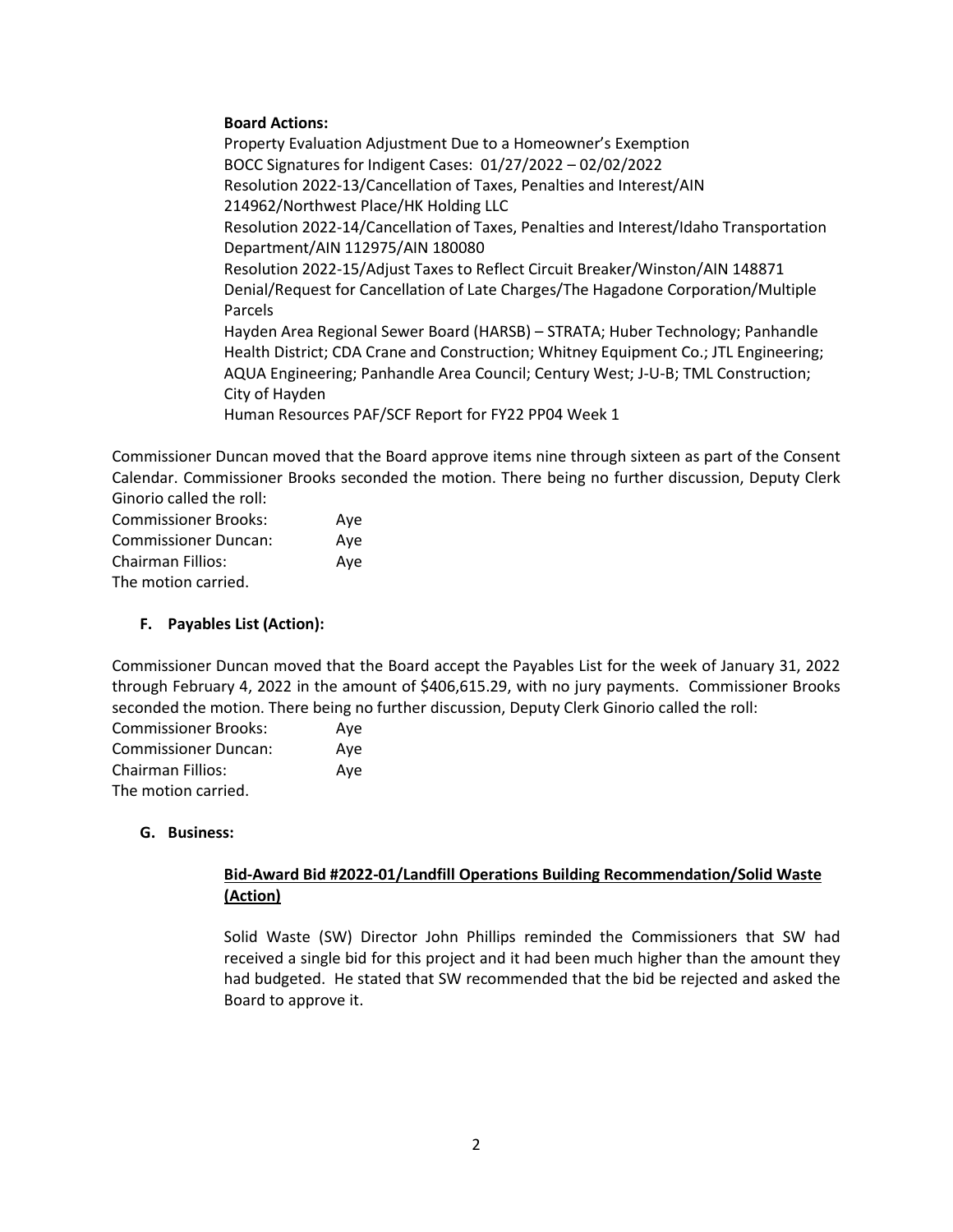Commissioner Duncan moved that the Board reject Bid #2022-01 for the Landfill Operations Building. Commissioner Brooks seconded the motion. There being no further discussion, Deputy Clerk Ginorio called the roll:

| <b>Commissioner Brooks:</b> | Aye |
|-----------------------------|-----|
| <b>Commissioner Duncan:</b> | Ave |
| Chairman Fillios:           | Ave |
| The motion carried.         |     |

Mr. Phillips exited the meeting at 2:03 p.m.

# **Avista Electric Service Agreement Stateline Park Bridge/AVISTA/Parks & Waterways (Action)**

Parks & Waterways (P&W)/Noxious Weeds/Snowgroomers Director Nick Snyder requested the Board's approval of the Avista Electric Service Agreement for Stateline Park Bridge. He stated that the contract amount was \$44,796 and would be paid from funds from the Joint Powers Account and a donation from the Centennial Trail Foundation.

Commissioner Brooks moved that the Board approve the Avista Electric Service Agreement for the Stateline Park Bridge. Commissioner Duncan seconded the motion. There being no further discussion, Deputy Clerk Ginorio called the roll:

| <b>Commissioner Brooks:</b> | Aye |
|-----------------------------|-----|
| <b>Commissioner Duncan:</b> | Aye |
| <b>Chairman Fillios:</b>    | Aye |
| The motion carried.         |     |

## **Grant Application/2022 Coronavirus Emergency Supplemental Funding (CESF) Program/Idaho State Police \$71,094/No Match Requirement/Sheriff – Jail (Action)**

KCSO Sergeant Chris Case requested the Board's approval of a grant application to be submitted to the 2022 Coronavirus Emergency Supplemental Funding (CESF) Program. He stated that this would not supplant other funding and the \$71,094 grant had no match requirement. He said the money would be used to buy personal protective equipment (PPE) and other safety gear to be used to combat contagious outbreaks at the Jail.

Commissioner Duncan moved that the Board approve the grant application for the 2022 Coronavirus Emergency Supplemental Funding Program with the Idaho State Police, for the Jail. Commissioner Brooks seconded the motion. There being no further discussion, Deputy Clerk Ginorio called the roll:

| <b>Commissioner Brooks:</b> | Aye |
|-----------------------------|-----|
| <b>Commissioner Duncan:</b> | Aye |
| Chairman Fillios:           | Aye |
| The motion carried.         |     |

Sergeant Case exited the meeting at 2:06 p.m.

## **FY22 Agreement/University of Idaho Extension Office/BOCC (Action)**

BOCC Administrative Supervisor Leighanna Keiser requested the Board's approval of the annual agreement with the University of Idaho Extension Office. She noted that the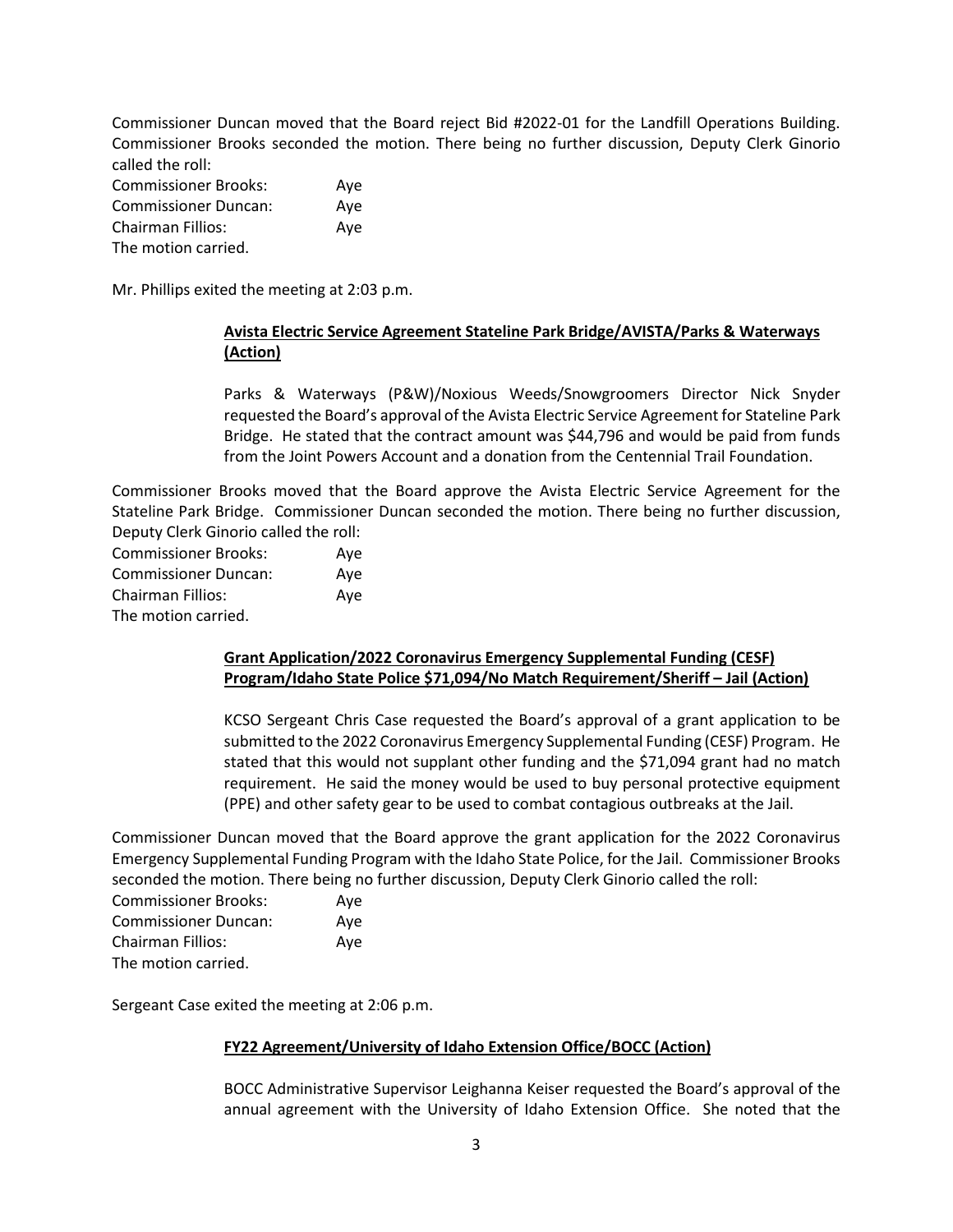University had been delayed in getting the document to the County; its effective date was actually October 1, 2021 and would run through September 30, 2022. She stated that \$159,519 had been included in the budget for this purpose. She confirmed it included the \$36,000 for the second year of their two year lease agreement.

Ms. Keiser said that she made one change to the contract, related to submission of invoices and payments.

Commissioner Brooks moved that the Board approve the FY22 Agreement with the University of Idaho Extension Office. Commissioner Duncan seconded the motion. There being no further discussion, Deputy Clerk Ginorio called the roll:

| <b>Commissioner Brooks:</b> | Aye |
|-----------------------------|-----|
| <b>Commissioner Duncan:</b> | Aye |
| Chairman Fillios:           | Aye |
| The motion carried.         |     |

# **Correspondence – Board Approval: Update to Coeur d'Alene Airport Minimum Standards/Airport (Action)**

Airport Director Steven Kjergaard requested the Board's approval of the updated Coeur d'Alene Airport Minimum Standards document. He stated that the Airport Advisory Board had recommended the approval. In response to a question about other involved parties, he said that the Pilots Association had voiced discontent with the document and asked that it be fully rewritten.

Commissioner Duncan asked for clarification of information on Page 16 of the document, which related to utility infrastructure for new construction.

Mr. Kjergaard explained that the Airport would not be involved with utility connection points of single construction parcels but would be in the case of multiple parcel projects.

Commissioner Duncan also asked about the exclusion of item "d" on page 56.

Mr. Kjergaard indicated that it had been removed as redundant, since the requirement would have been covered by a statement included earlier in the document.

Commissioner Duncan moved that the Board approve the update to the Coeur d'Alene Airport Minimum Standards. Commissioner Brooks seconded the motion. There being no further discussion, Deputy Clerk Ginorio called the roll:

| <b>Commissioner Brooks:</b> | Aye |
|-----------------------------|-----|
| <b>Commissioner Duncan:</b> | Ave |
| <b>Chairman Fillios:</b>    | Ave |
| The motion carried.         |     |

Chief Deputy Treasurer Jill Smith and Treasurer's Office Treasury Specialist Supervisor Mary Bidwell entered the meeting at 2:12 p.m.

Mr. Kjergaard exited the meeting at 2:13 p.m.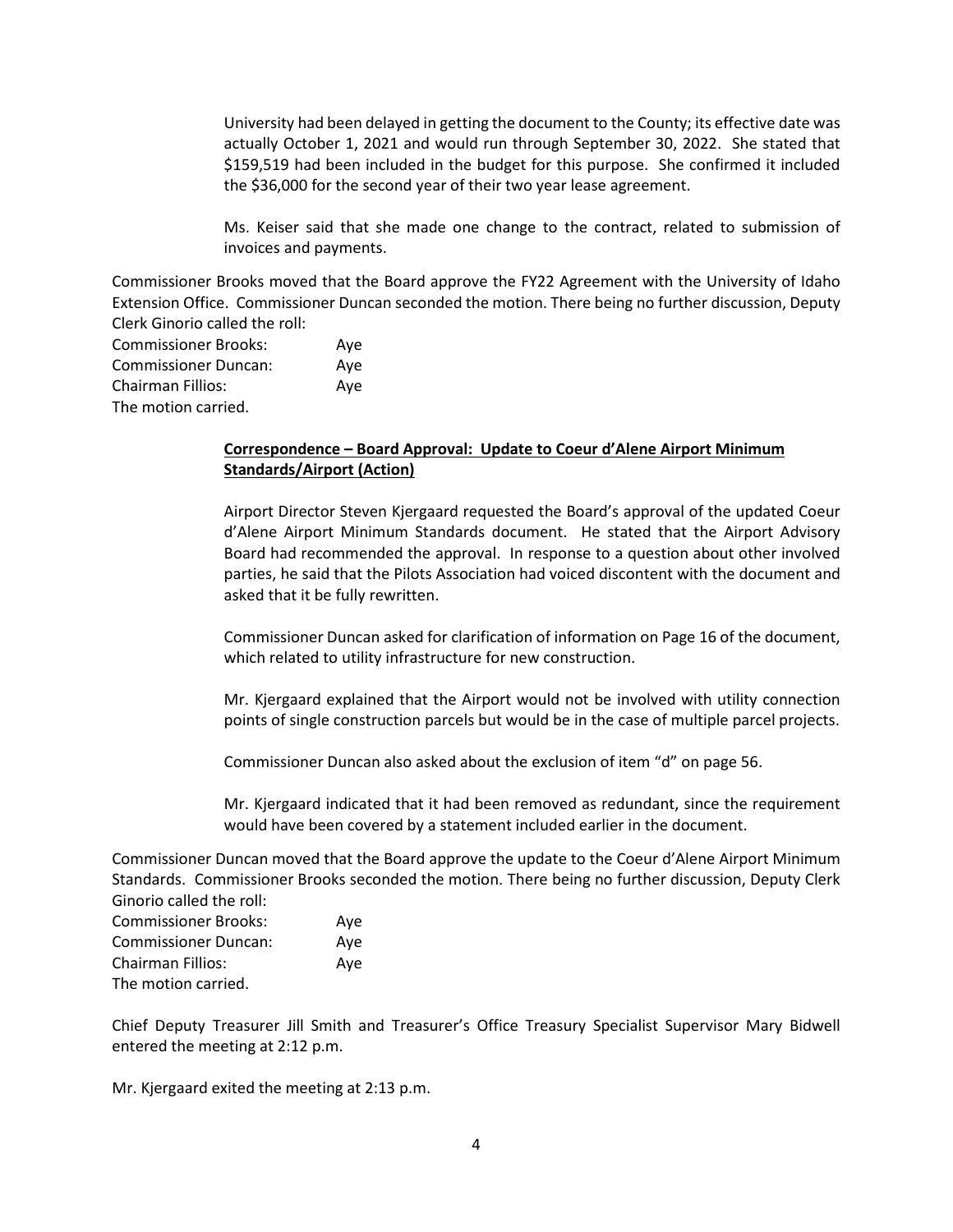# **Approve Extension of Professional Service Agreement – Stan Brennan/Information Technology (Action)**

Information Technology (IT) Application Systems Manager Matt Snow requested the Board's approval of an extension to the Professional Services Agreement with Stan Brennan.

Commissioner Brooks moved that the Board approve the extension of the Professional Service Agreement with Stan Brennan for Information Technology. Commissioner Duncan seconded the motion. There being no further discussion, Deputy Clerk Ginorio called the roll:

| <b>Commissioner Brooks:</b> | Ave |
|-----------------------------|-----|
| <b>Commissioner Duncan:</b> | Ave |
| <b>Chairman Fillios:</b>    | Ave |
| The motion carried.         |     |

Mr. Snow exited the meeting at 2:14 p.m.

#### **To Approve Contract/Galena Consulting/BOCC (Action)**

Commissioner Duncan said she had noticed that the original contract had included Sheriff's Office, Jail, Coroner's Office and Parks, but the most recent copy did not include Parks and the price had dropped by \$15,000.

Commissioner Brooks said he had not asked for it to be dropped.

Commissioner Duncan said she did not know why Anne Wescott would have given them a contract that did not contain all four.

Commissioner Brooks said he would follow up on this before they proceeded with this agreement.

# **Advisory Board: Appointment – Waterways – Dixon – Term Ending 12/31/2024/BOCC (Action)**

# **Advisory Board: Appointment – Waterways – Price – Term Ending 12/31/2024/BOCC Action)**

Chairman Fillios said that they could address items 25 and 26 from the agenda together, since they were for appointments to the same Advisory Board.

Commissioner Duncan moved that the Board approve the appointment to the Waterways Advisory Board of Dixon and Price, both terms to end 12/31/2024. Commissioner Brooks seconded the motion. There being no further discussion, Deputy Clerk Ginorio called the roll:

| <b>Commissioner Brooks:</b> | Ave |
|-----------------------------|-----|
| <b>Commissioner Duncan:</b> | Ave |
| <b>Chairman Fillios:</b>    | Ave |
| The motion carried.         |     |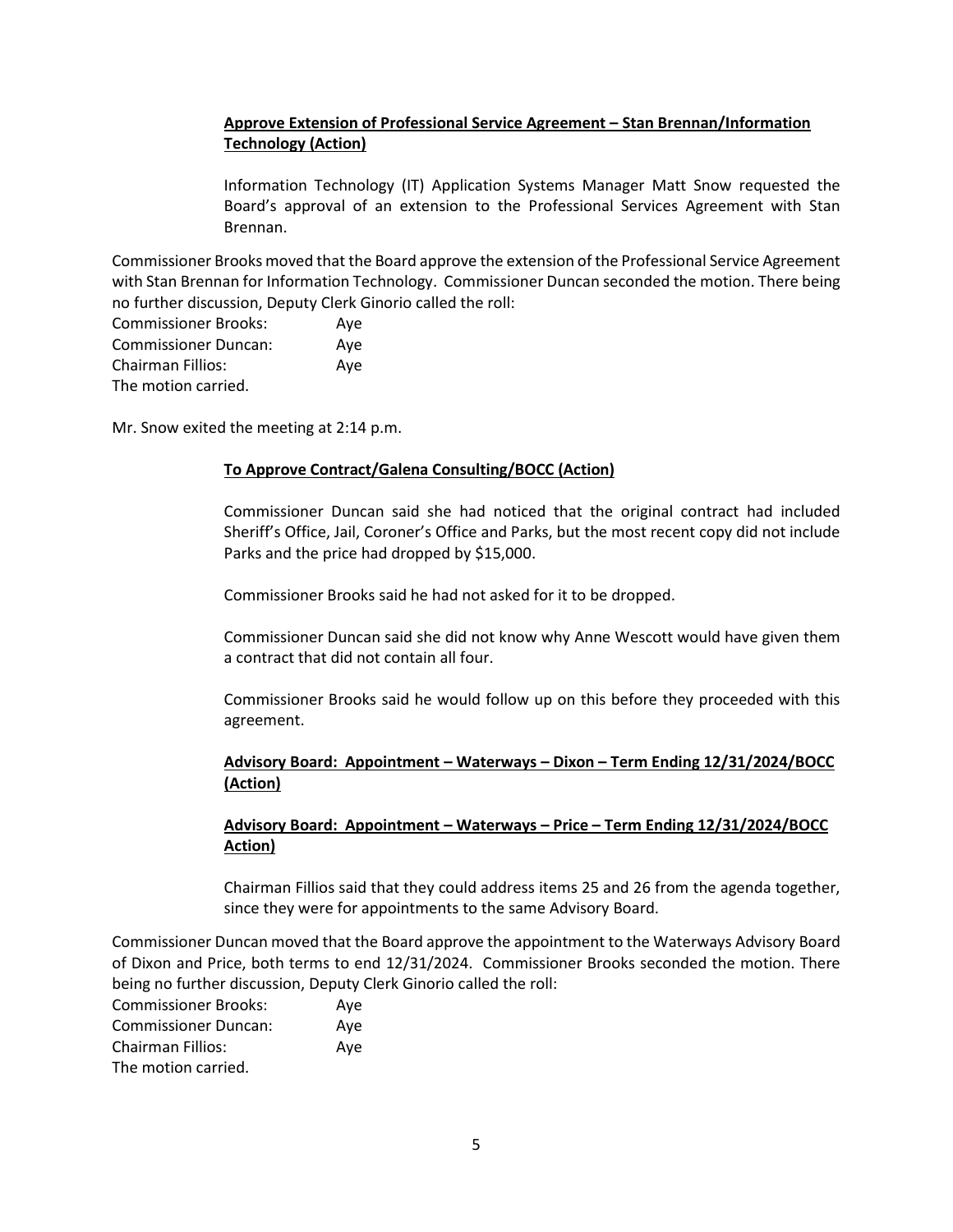# **Advisory Board: Appointment – North Idaho Fair – Kirking – Alternate – Term Ending 12/31/2025/BOCC (Action)**

# **Advisory Board: Appointment – North Idaho Fair – Petit – Alternate – Term Ending 12/31/2025/BOCC (Action)**

Chairman Fillios said that they could address items 27 and 28 from the agenda together, since they were for appointments to the same Advisory Board.

Commissioner Duncan moved that the Board approve the appointments for the North Idaho Fair Advisory Board Alternate Positions of Kirking and Petit, with terms expiring on 12/31/2025. Commissioner Brooks seconded the motion. There being no further discussion, Deputy Clerk Ginorio called the roll:

| <b>Commissioner Brooks:</b> | Ave |
|-----------------------------|-----|
| <b>Commissioner Duncan:</b> | Ave |
| <b>Chairman Fillios:</b>    | Ave |
| The motion carried.         |     |

# **Advisory Board: Appointment – Noxious Weeds – Hanson – Reappointment – Term Ending 12/31/2023/ BOCC (Action)**

Commissioner Duncan moved that the Board approve Hanson for reappointment to the Noxious Weeds Advisory Board, with a term expiring 12/31/2023. Commissioner Brooks seconded the motion. There being no further discussion, Deputy Clerk Ginorio called the roll:

Commissioner Brooks: Aye Commissioner Duncan: Aye Chairman Fillios: Aye The motion carried.

## **Advisory Board: Appointment – Fleet Management – John Hunt/BOCC (Action)**

Commissioner Duncan moved that the Board approve the appointment of John Hunt to Fleet Management. Commissioner Brooks seconded the motion. There being no further discussion, Deputy Clerk Ginorio called the roll:

| <b>Commissioner Brooks:</b> | Aye |
|-----------------------------|-----|
| <b>Commissioner Duncan:</b> | Ave |
| Chairman Fillios:           | Ave |
| The motion carried.         |     |

## **Resolution 2022-12/Surplus Equipment and Assets Deletion KCSO 911/911 (Action)**

KCSO 911 Communication Services Administrator Collin McRoy requested the Board's approval of Resolution 2022-12, to declare certain items surplus, delete their asset numbers and dispose of them in accordance with County policy.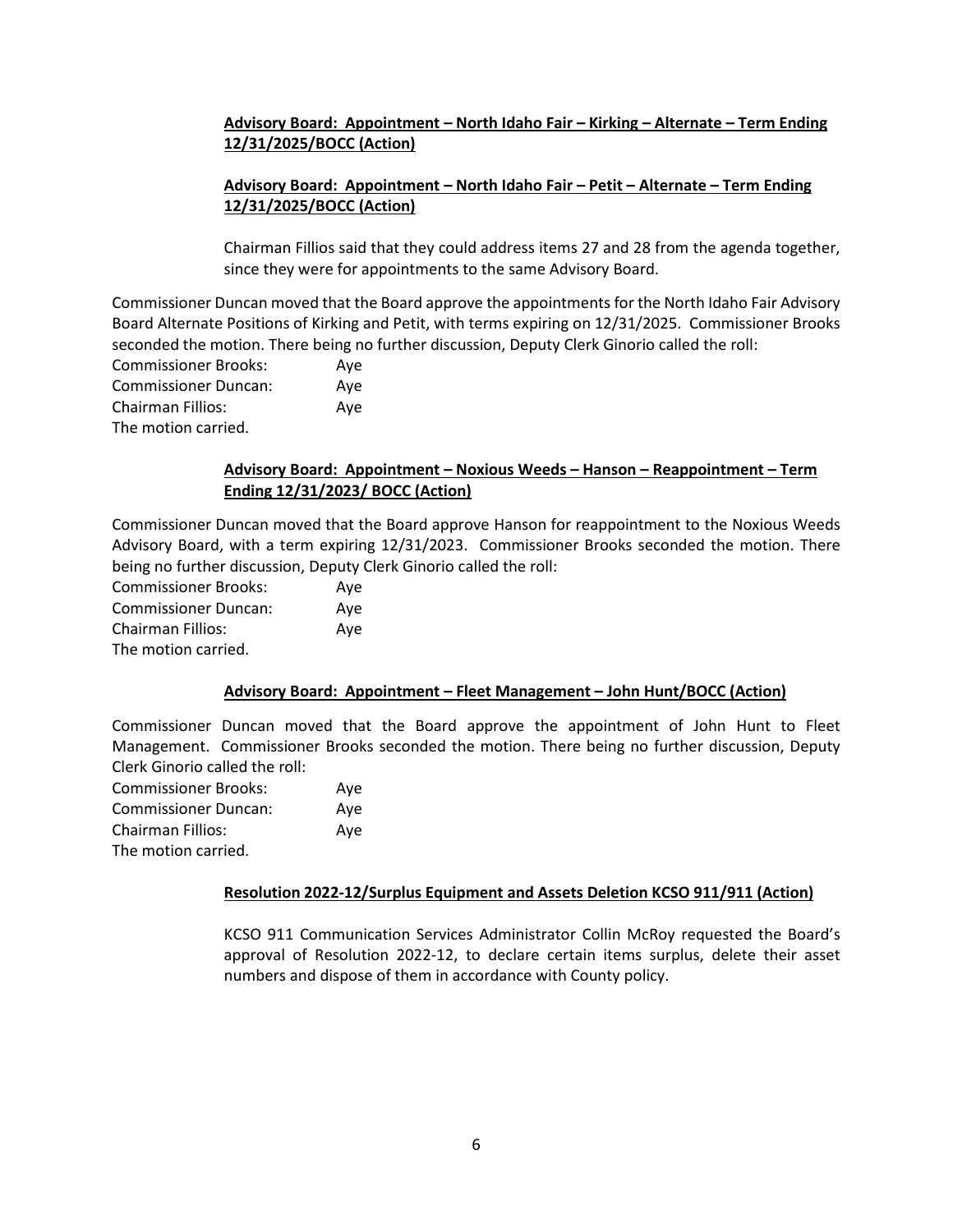Commissioner Brooks moved that the Board approve Resolution 2022-12 for the surplus of equipment and asset deletion for KCSO 911. Commissioner Duncan seconded the motion. There being no further discussion, Deputy Clerk Ginorio called the roll:

| <b>Commissioner Brooks:</b> | Ave |
|-----------------------------|-----|
| <b>Commissioner Duncan:</b> | Ave |
| <b>Chairman Fillios:</b>    | Ave |
| The motion carried.         |     |

Civil Deputy Prosecuting Attorney R. David Ferguson exited the meeting at 2:20 p.m.

## **Updates from Idaho Association of Counties Midwinter Conference (Discussion)**

Commissioner Duncan reported on the key items she took away from the Idaho Association of Counties Midwinter Conference last week. She said that more property tax relief would be coming, but she was not sure what form it would take. She stated that eliminating the Charity Levy was under consideration, as was having Public Defense funded at 100% by the state. She added that, if that went through, the County would have to reduce its property tax budget by the amount it normally supplied to the Public Defenders.

Commissioner Duncan said that the legislature was considering a bill about the reserves the County was allowed to retain. She stated that taxing entities would be allowed to hold six months reserve plus a one month Rainy Day Fund. She estimated that Kootenai County would be able to hold about \$50 million as reserves if that passed.

Commissioner Duncan said that she had checked again with the Director of the Idaho Department of Corrections about the possible location of a reentry center in Kootenai County. She said that he confirmed that they would not consider this unless there was public support for the plan.

In addition, she commented that a very good training was offered on Executive Sessions. She said that another session covered itemization of items paid with ARPA (American Rescue Plan Act) funds.

## **Status Update Pending Items/Board of Commissioners (Discussion)**

#### Facilities Expansion

Commissioner Duncan confirmed that there would be a meeting on February 18, 2022 with LCA (Lombard Conrad Architects) to review the updated pictures. She suggested this project be referred to as the "Expansion of the Justice Center," from now on.

## PAC Airport Lease

Commissioner Duncan said that the BOCC was waiting for the PAC (Panhandle Area Council) Board to meet and sign the proposal.